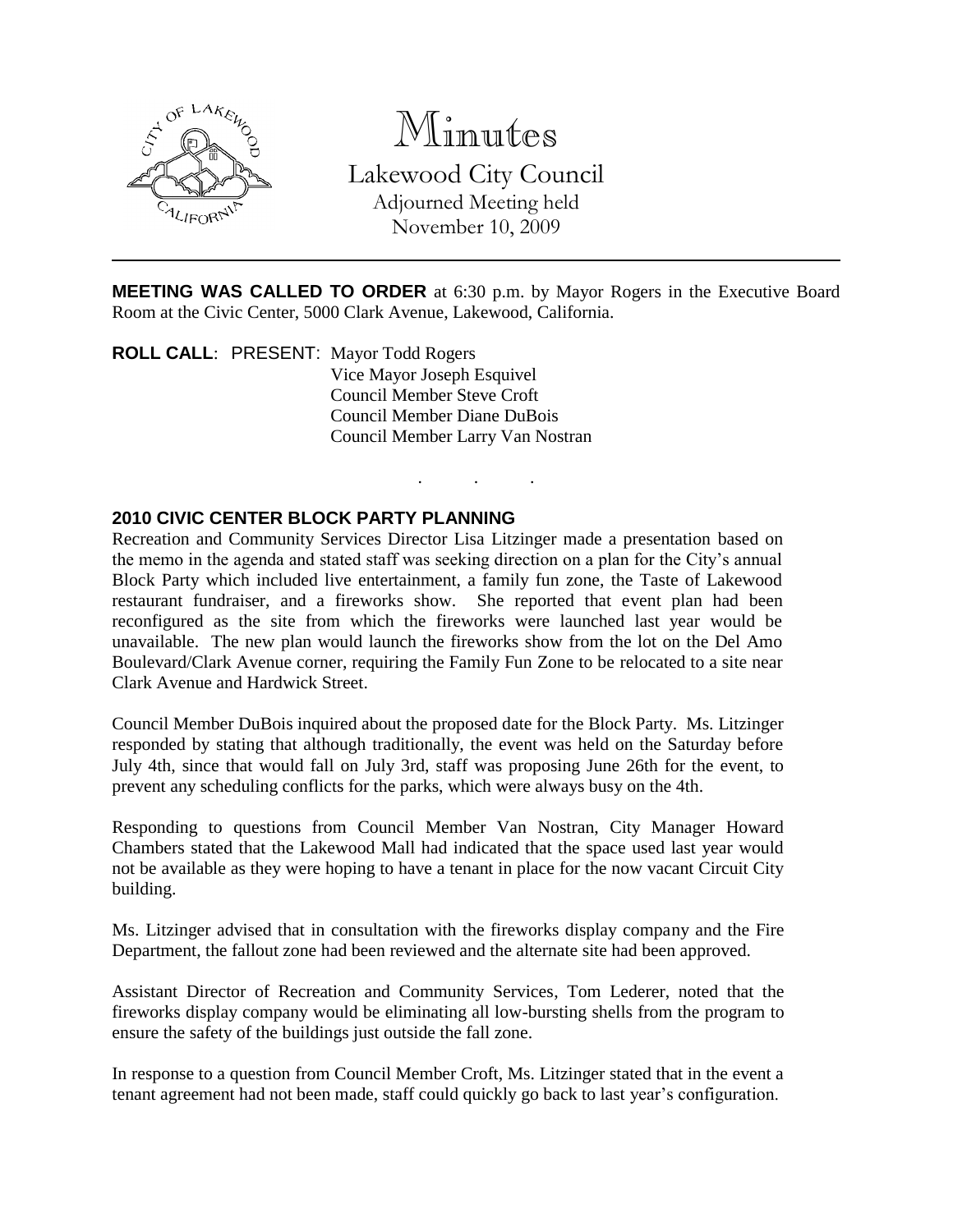City Council Minutes November 10, 2009 Page 2

### **2010 CIVIC CENTER BLOCK PARTY PLANNING –** Continued

It was noted that with Costco closing at 6 p.m. on Saturday, there would be plenty of parking available for the fireworks show.

Council Member Rogers inquired about advertising for the event. Community Services Manager Valarie Frost stated that there had been a large turnout last year, due to articles in the *Long Beach Press Telegram*, but that advertising for the event had only been placed in the *Lakewood Living* newsletter mailed directly to Lakewood residents.

Responding to a question from Council Member Van Nostran, the City Manager stated that Lakewood Mall security would be in charge of patrolling the parking lots to prevent overnight parking of large vehicles.

Mayor Rogers stated that the preferred configuration was the one used for the 2009 event, especially since having the Family Fun Zone south of the library spread out the crowd more and that the City Council was in agreement that without a fireworks show, the event was not worth staging.

# **REVIEW OF HOMELESSNESS PREVENTION AND RAPID RE-HOUSING PROGRAM (HPRP)**

. . .

Acting Director of Community Development, Sonia Southwell, reported that a notice of funding availability had been issued in July and an agreement approved with Path Partners to administer a Homelessness Prevention and Rapid Re-housing Program (HPRP) which would be funded by a Federal grant.

Margaret Willis introduced the members of the team which would be coordinating the assistance. She reported that the HPRP was part of the Federal stimulus package and would begin on December 1 and was scheduled to end by September 2012. The team anticipated providing assistance to as many as 180 households over the three-year period. She stated that the goal of the program was to provide short-term assistance to qualifying households impacted by the economic downturn. She stated that there was specific assessment criteria to determine eligibility and that it would be challenging to qualify applicants based on both income and sustainability. She noted that the provided services would include case management, housing location, and stabilization services.

Council Member Van Nostran inquired about the potential for housing unit availability within the City. Ms. Willis stated that in dealing with persons being forced out of a foreclosed home, Path Partners would work to get the family into a rental home, hopefully keep them within the City.

Team member Paul Freese stated that Path Partners would provide assistance to help participants maximize tax credits. He also noted that they would work closely with the Department of Public Social Services to identify families at risk and would be targeting those most recently affected.